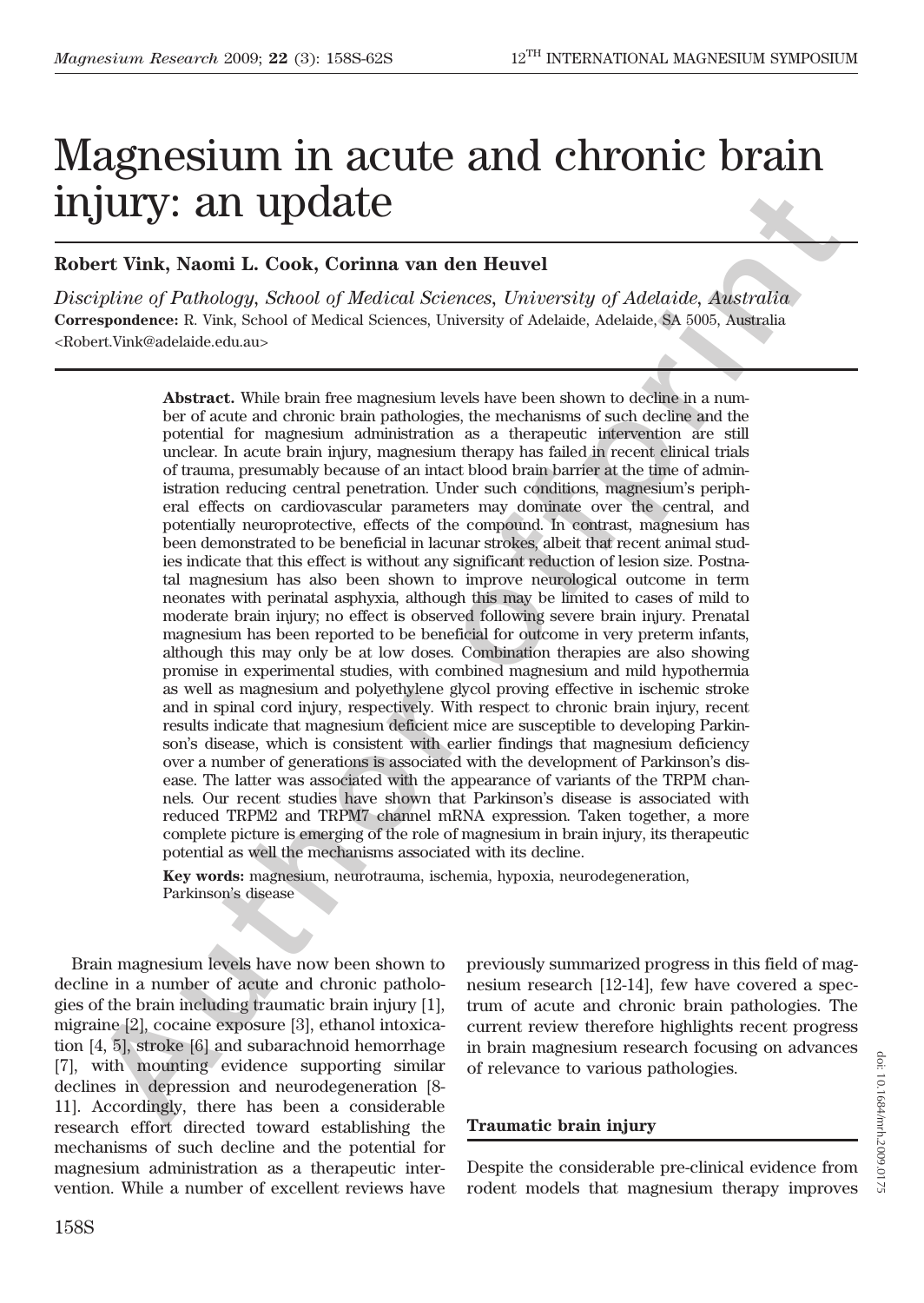outcome after traumatic brain injury [12], magnesium therapy has failed in a recent clinical trial of trauma [15]. Although the standard care in the clinical trial was to correct plasma magnesium concentration in all patients, those in the magnesium treatment group received additional magnesium to at least double plasma magnesium concentration. At this concentration, magnesium did not deliver any improvement in outcome and actually was deleterious with respect to placebo on a number of markers. While reflecting the general dose-response characteristics previously described for magnesium administration in the pre-clinical studies [16], attention has nonetheless been drawn to the fact that in human TBI, intravenous magnesium administration only marginally increases CSF magnesium concentration [17]. Whether this small increase in CSF concentration is sufficient to increase brain cellular free magnesium concentration is critical given that the increase in brain free magnesium concentration is essential to confer neuroprotection [16]. Entry of magnesium into the CNS is dependent on the integrity of the blood brain barrier. While animal models of trauma produce extensive opening of the blood brain barrier that facilitates magnesium entry into the CNS for at least 24 h [18, 19], such an opening is not always present in human trauma [20]. Therefore magnesium may not have entered as it did in the pre-clinical studies and, under these circumstances, peripheral effects of magnesium administration may dominate over central effects, which in brain injury would be deleterious to critical parameters such as blood pressure and cerebral perfusion. A better understanding of magnesium entry into the human CNS is required to overcome this barrier to therapy. Low the label density of the box and proporation of the mean-momentum and angle than a single term of the label density and the single term of the single term of the single term of the single term of the single term of th

#### Stroke

Magnesium therapy has also been described in the clinical stroke literature [21], with similar negative results as in the trauma trial. However, unlike the trauma trial, magnesium was shown to be beneficial in a subgroup of patients with noncortical, or lacunar strokes. It is well known that the blood brain barrier around infarcted tissue is highly permeable, thus potentially facilitating local magnesium entry to the injured tissue. Subsequent analysis of the original trial data indicated that the beneficial effects of magnesium on lacunar strokes could not be attributed to other baseline factors such as severity of stroke, blood pressure or time to treatment [22], although there was a strong correlation

with age of patient. The authors were unable to rule out that the positive findings may have been influenced by such other confounding factors and have therefore recommended that a large clinical trial of magnesium in lacunar clinical syndromes be conducted.

Of interest has been the subsequent pre-clinical study examining the effects of magnesium on lacunar strokes. Despite reducing blood pressure and improving motor outcome, magnesium did not significantly reduce infarct size [23], which is contrary to expectations that infarct size correlates with neurological outcome. Whether this indicates that infarct size is not as important as synaptic connectivity is yet to be determined.

## Neonatal brain injury

A number of studies have suggested that maternal magnesium administration may be of benefit to pediatric outcome, although this view is not universally held [24]. A recent meta-analysis of all trials has nonetheless recommended the use of magnesium for neuroprotection in the preterm fetus [25]. These studies have clearly shown that low-dose prenatal magnesium is beneficial for outcome in very preterm infants and that its administration does not increase mortality. The dose is particularly significant given that high prenatal doses of magnesium have been shown to be deleterious to neonatal outcome [24]. While the reasons for this dose effect are unclear, administration of high doses of magnesium have been purported to be detrimental to the fetal brain in critical periods of neurodevelopment, in part by inducing apoptotic cell death [26].

Beneficial effects of magnesium administration are not limited to the prenatal period with recent studies demonstrating that postnatal magnesium administration also improves neurological outcome in term neonates with perinatal asphyxia at discharge [27] as well as at 18 months [28]. Preclinical studies suggest that these results should be interpreted with caution given that the protective effects of magnesium in animals have only been observed in mild to moderate brain injury, with no positive effects observed following severe brain injury [29].

#### Combination treatment in acute injury

A number of reports have supported combination therapy with magnesium, which is unsurprising given that brain injury is widely considered to be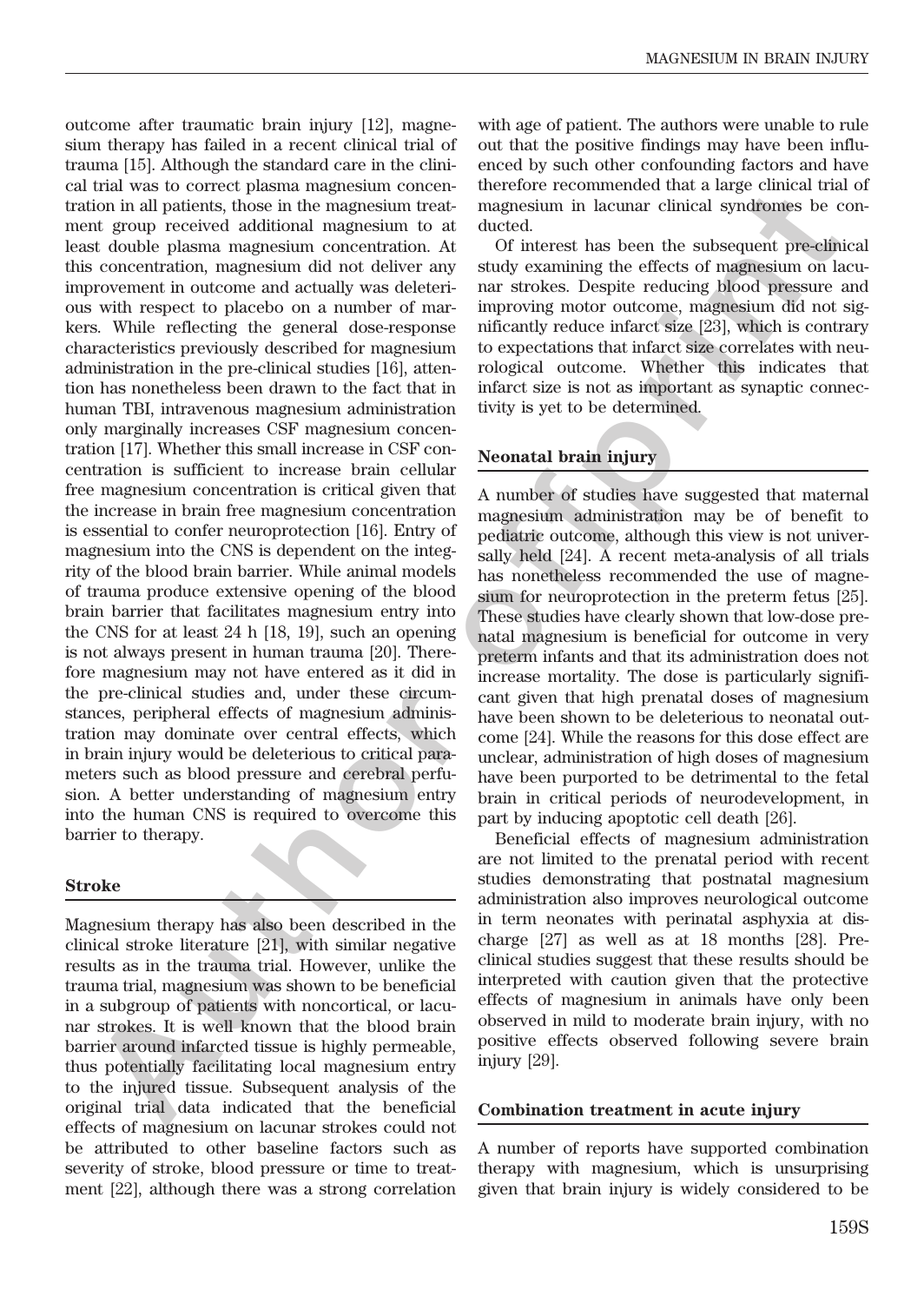the result of multiple injury factors that combine to culminate in neuronal cell death. Targeting an individual injury factor is therefore unlikely to result in a beneficial outcome, and multipotential therapies that target more than one injury factor are gaining increasing attention [30]. To date, various combinations with magnesium have been examined in stroke and traumatic CNS injury including magnesium with glutamate antagonists [31], growth factors [32], B vitamins [33], antioxidants [34, 35], immunosuppressants [36] or hypothermia [34, 37]. The studies have produced mixed results in preclinical studies, although the combination of magnesium and hypothermia has produced promising results. Clinical trials examining the efficacy of combined hypothermia and magnesium have been recommended for stroke.

#### Neurodegeneration

With respect to chronic brain injury and neurodegeneration, a critical role for magnesium has been implicated in Alzheimer's disease [8], Huntington's disease [11], mitochondrial cytopathies [38] and depression [10], although most recent studies have focused on Parkinson's disease. These recent reports have shown that magnesium deficient mice are susceptible to developing Parkinson's disease [39], and that magnesium administration is beneficial in an in vitro model of Parkinson's disease [40]. In effect, they describe that magnesium concentration is critical in disease onset, which is consistent with the earlier finding that magnesium deficiency over a number of generations is associated with the development of Parkinson's disease [41]. While the exact mechanisms by which magnesium is associated with Parkinson's disease are unknown, the appearance of variants of the TRPM channels [42] that are linked with magnesium transport suggest that magnesium transporters may play a role in disease onset under some circumstances. This hypothesis is supported by our own studies (unpublished results) that have shown that Parkinson's disease is associated with reduced TRPM2 and TRPM7 channel mRNA expression. Whether this reduced magnesium transport initiates the inflammation and oxidative stress that have been widely reported in Parkinson's disease is yet to be investigated. Aside from disease onset, magnesium has also been shown to reduce dyskinesia (abnormal motor movements) in Parkinson's disease [43], suggesting some interaction between neurotransmitter release and magnesium levels. tence toon that, one monophotomal resources are equilibrium in the new hore described between magnesium and the most control in the new space of the most control in the space of the most control in the space of the most c

Magnesium continues to be of interest to those who study acute and chronic brain injury. Clear associations have now been described between magnesium homeostasis and functional outcome in acute injury, as well as in disease onset and progression in chronic injury and neurodegeneration. However, it is also apparent that just administering magnesium as a therapeutic intervention is a simplistic approach that does not always achieve desired outcomes. Several barriers exist to successful therapeutic intervention, not the least being that experimental models of CNS disease and injury do not always fully replicate the human condition. The role and characterization of magnesium transporters is also becoming increasingly important, particularly in neurodegeneration. While significant progress has been made in understanding the role of magnesium in these various brain pathologies, its therapeutic potential as well the mechanisms associated with its decline, there is still much to be done to fully capitalize the potential of this important ion.

## Acknowledgments

Supported, in part, by the Neurosurgical Research Foundation of Australia.

#### References

- 1. Vink R, McIntosh TK, Demediuk P, Weiner MW, Faden AI. Decline in intracellular free magnesium concentration is associated with irreversible tissue injury following brain trauma. J Biol Chem 1988; 263: 757-61.
- 2. Ramadan NM, Halvorson H, Vande-Linde A, Levine SR, Helpern JA, Welch KMA. Low brain magnesium in migraine. Headache 1989; 29: 416-9.
- 3. Altura BM, Gupta RK. Cocaine induces intracellular free Mg deficits, ischemia and stroke as observed by in-vivo  $31P$  NMR of the brain. *Biochim Biophys Acta* 1992; 1111: 271-4.
- 4. Altura BM. Ethanol promotes rapid depletion of intracellular free Mg in cerebral vascular smooth muscle cells - possible relation to alcohol induced behavioural and stroke like effects. Alcohol 1993; 10: 563-6.
- 5. Mullins PGM, Vink R. Chronic alcohol exposure decreases brain intracellular free magnesium concentration in rats. Neuroreport 1995; 6: 1633-6.
- 6. Lin MC, Huang YL, Liu HW, Yang DY, Lee CP, Yang LL, et al. On-line microdialysis-graphite furnace atomic absorption spectrometry in the determination of brain magnesium levels in gerbils subjected to cerebral ischemia/reperfusion. J Am Coll Nutr 2004; 23: 561S-565S.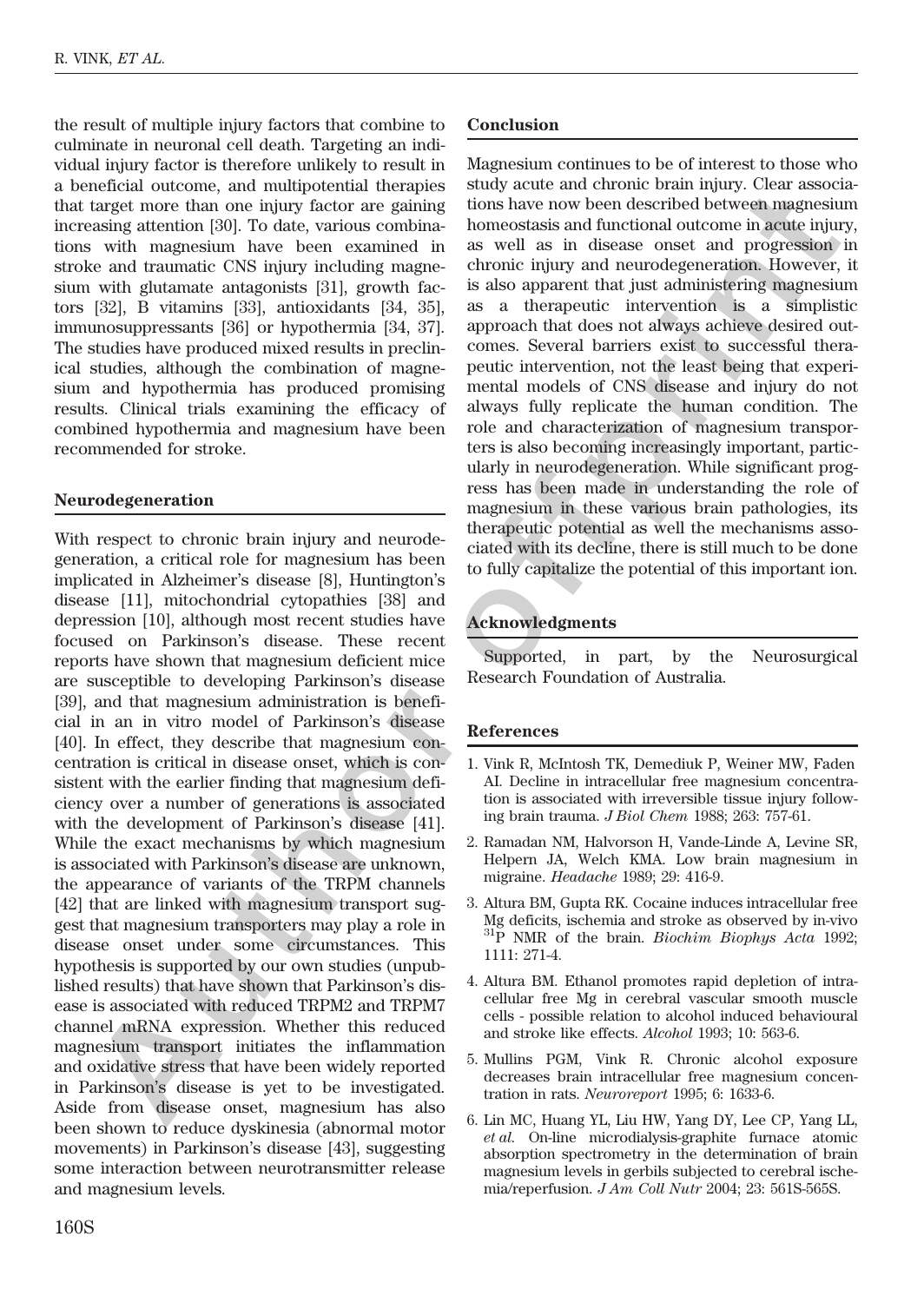- 7. Yang H, Tang X, Tan L, Zeng L, Hu Z. Use of  ${}^{31}P$  magnetic resonance spectroscopy to study the effect of cortical magnesium and energy metabolism after subarachnoid hemorrhage. Cerebrovasc Dis 2008; 26: 223-30.
- 8. Andrasi E, Igaz S, Molnar Z, Mako S. Disturbances of magnesium concentrations in various brain areas in Alzheimer's disease. Magnes Res 2000; 13: 189-96.
- 9. Nechifor M. Interactions between magnesium and psychotropic drugs. Magnes Res 2008; 21: 97-100.
- 10. Jacka FN, Overland S, Stewart R, Tell GS, Bjelland I, Mykletun A. Association between magnesium intake and depression and anxiety in community-dwelling adults: the Hordaland Health Study. Aust N Z J Psychiatry 2009; 43: 45-52.
- 11. Starling AJ, Andre VM, Cepeda C, de Lima M, Chandler SH, Levine MS. Alterations in N-methyl-D-aspartate receptor sensitivity and magnesium blockade occur early in development in the R6/2 mouse model of Huntington's disease. J Neurosci Res 2005; 82: 377-86.
- 12. Vink R, Cernak I. Regulation of brain intracellular free magnesium following traumatic injury to the central nervous system. Front Biosci 2000; 5: 656-65.
- 13. Ozgurtas T, Kahraman S. State of the art of new data on the role of magnesium in brain injury: clinical interest of measurements of total and ionized magnesium. Magnes Res 2004; 17: 327-34.
- 14. Romani AM. Magnesium homeostasis and alcohol consumption. Magnes Res 2008; 21: 197-204.
- 15. Temkin NR, Anderson GD, Winn HR, et al. Magnesium sulfate for neuroprotection after traumatic brain injury: a randomised controlled trial. Lancet Neurol 2007; 6: 29-38.
- 16. Heath DL, Vink R. Optimization of magnesium therapy following severe diffuse axonal brain injury in rats. J Pharmacol Exp Ther 1999; 288: 1311-6.
- 17. McKee JA, Brewer RP, Macy GE, Phillips-Bute B, Campbell KA, Borel CO, et al. Analysis of the brain bioavailability of peripherally administered magnesium sulfate: A study in humans with acute brain injury undergoing prolonged induced hypermagnesemia. Crit Care Med 2005; 33: 661-6. Author's R, bylones S, Model S, Distatements of a 25 keener C, Model C, Weigh C, Weigh C, Weigh C, Weigh C, Weigh C, Weigh C, Weigh C, Weigh C, Weigh C, Weight (1, Clause and the street of the street of the street of the
- 18. Habgood MD, Bye N, Dziegielewska KM, Ek CJ, Lane MA, Potter A, et al. Changes in blood-brain barrier permeability to large and small molecules following traumatic brain injury in mice. Eur J Neurosci 2007; 25: 231-8.
- 19. Heath DL, Vink R. Delayed therapy with magnesium up to 24 h following traumatic brain injury improves motor outcome. J Neurosurg 1999; 90: 504-9.
- 20. Miller JW, D'Ambrosio R. When basic research doesn't translate to the bedside-lessons from the Magnesium Brain Trauma study. Epilepsy Curr 2007; 7: 133-5.
- 21. Muir KW, Lees KR, Ford I, Davis S. Magnesium for acute stroke (Intravenous Magnesium Efficacy in Stroke trial): randomised controlled trial. Lancet 2004; 363: 439-45.
- 22. Aslanyan S, Weir CJ, Muir KW, Lees KR. Magnesium for treatment of acute lacunar stroke syndromes: further analysis of the IMAGES trial. Stroke 2007; 38: 1269-73.
- 23. Lecrux C, McCabe C, Weir CJ, Gallagher L, Mullin J, Touzani O, et al. Effects of magnesium treatment in a model of internal capsule lesion in spontaneously hypertensive rats. Stroke 2008; 39: 448-54.
- 24. Mittendorf R, Dammann O, Lee KS. Brain lesions in newborns exposed to high-dose magnesium sulfate during preterm labor. J Perinatol 2006; 26: 57-63.
- 25. Doyle LW, Crowther CA, Middleton P, Marret S, Rouse D. Magnesium sulphate for women at risk of preterm birth for neuroprotection of the fetus. Cochrane Database Syst Rev 2009: CD004661.
- 26. Dribben WH, Creeley CE, Wang HH, Smith DJ, Farber NB, Olney JW. High dose magnesium sulfate exposure induces apoptotic cell death in the developing neonatal mouse brain. Neonatology 2009; 96: 23-32.
- 27. Bhat MA, Charoo BA, Bhat JI, Ahmad SM, Ali SW, Mufti MU. Magnesium sulfate in severe perinatal asphyxia: a randomized, placebo-controlled trial. Pediatrics 2009; 123: e764-9.
- 28. Ichiba H, Yokoi T, Tamai H, Ueda T, Kim TJ, Yamano T. Neurodevelopmental outcome of infants with birth asphyxia treated with magnesium sulfate. Pediatr Int 2006; 48: 70-5.
- 29. Spandou E, Soubasi V, Papoutsopoulou S, Augoustides-Savvopoulou P, Loizidis T, Pazaiti A, *et al.* Neuroprotective effect of long-term  $MgSO<sub>4</sub>$ administration after cerebral hypoxia-ischemia in newborn rats is related to the severity of brain damage. Reprod Sci 2007; 14: 667-77.
- 30. Vink R, Nimmo AJ. Multifunctional drugs for head injury. Neurotherapeutics 2009; 6: 28-42.
- 31. Imer M, Omay B, Uzunkol A, Erdem T, Sabanci P, Karasu A, et al. Effect of magnesium, MK-801 and combination of magnesium and MK-801 on blood-brain barrier permeability and brain edema after experimental traumatic diffuse brain injury. Neurol Res 2009; 11: 11.
- 32. Guluma KZ, Saatman KE, Brown A, Raghupathi R, McIntosh TK. Sequential pharmacotherapy with magnesium chloride and basic fibroblast growth factor after fluid percussion brain injury results in less neuromotor efficacy than that achieved with magnesium alone. J Neurotrauma 1999; 16: 311-2.
- 33. Barbre AB, Hoane MR. Magnesium and riboflavin combination therapy following cortical contusion injury in the rat. Brain Res Bull 2006; 69: 639-46.
- 34. Scholler K, Zausinger S, Baethmann A, Schmid-Elsaesser R. Neuroprotection in ischemic stroke- -combination drug therapy and mild hypothermia in a rat model of permanent focal cerebral ischemia. Brain Res 2004; 1023: 272-8.